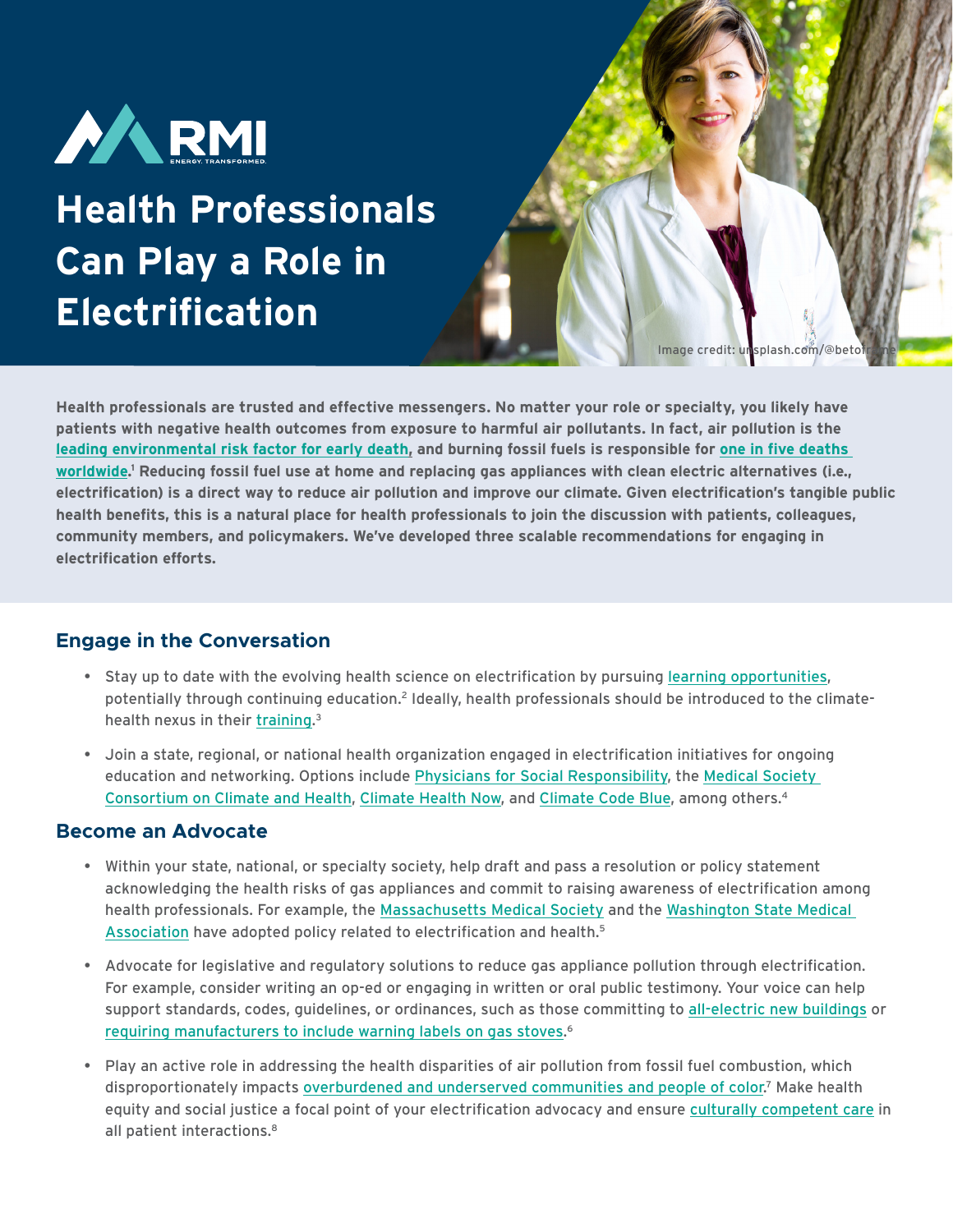### **Educate Your Patients**

**• Ask about gas appliances**. Identify whether your patients use gas appliances that contribute to indoor and outdoor air pollution and resulting health outcomes. Gas appliances may include stoves, fireplaces, water heaters, furnaces, and clothing dryers. For example, indoor pollution from [gas stoves is a known asthma trigger in](https://pubmed.ncbi.nlm.nih.gov/23962958/)  [children,](https://pubmed.ncbi.nlm.nih.gov/23962958/) and exposure can potentially be assessed through an intake form or screening questions.9 This is especially important for visits with high-risk patients including children, low-income individuals, people of color, pregnant women, babies born prematurely, and others with preexisting respiratory or cardiovascular conditions.

- **• Recommend reduced exposure**. For people using gas appliances, provide best practices for reducing exposure to air pollutants. For example, suggest increasing ventilation during every cooking event by using an exhaust hood when available and cooking on the back burners where pollutants are more likely to be captured by the exhaust hood. For homes without an exhaust hood, opening nearby windows and using an [air cleaner/purifier](https://ww2.arb.ca.gov/our-work/programs/air-cleaners-ozone-products/air-cleaner-information-consumers) with a HEPA filter can decrease indoor pollutant levels.<sup>10</sup> Always encourage the use of carbon monoxide monitors.
- **• Encourage electric appliances.** People can take a three-tiered approach to move away from gas in the kitchen. First, households can shift some cooking events from their gas stove to small electric appliances they already own, like microwave ovens, electric kettles, and toaster ovens. Second, households can invest in a low-cost plug-in induction stove. Third, if feasible and appropriate, households can entirely replace their gas stove with a slide-in induction stove. Outside of the kitchen, households can also switch gas-burning space and water heating appliances to electric heat pumps.
- **• Support low-income communities and renters.** An increasing number of [incentive or rebate](https://www.buildingdecarb.org/kitchen-electrification-group-resource-directory.html)  [programs](https://www.buildingdecarb.org/kitchen-electrification-group-resource-directory.html) will assist low-income households with the cost of switching to electric appliances.<sup>11</sup> However, renters may not have the choice to modify their units. Consider writing a letter of medical necessity or reasonable accommodation requesting that renters' property owners take steps to reduce air pollution exposure or replace gas appliances altogether.